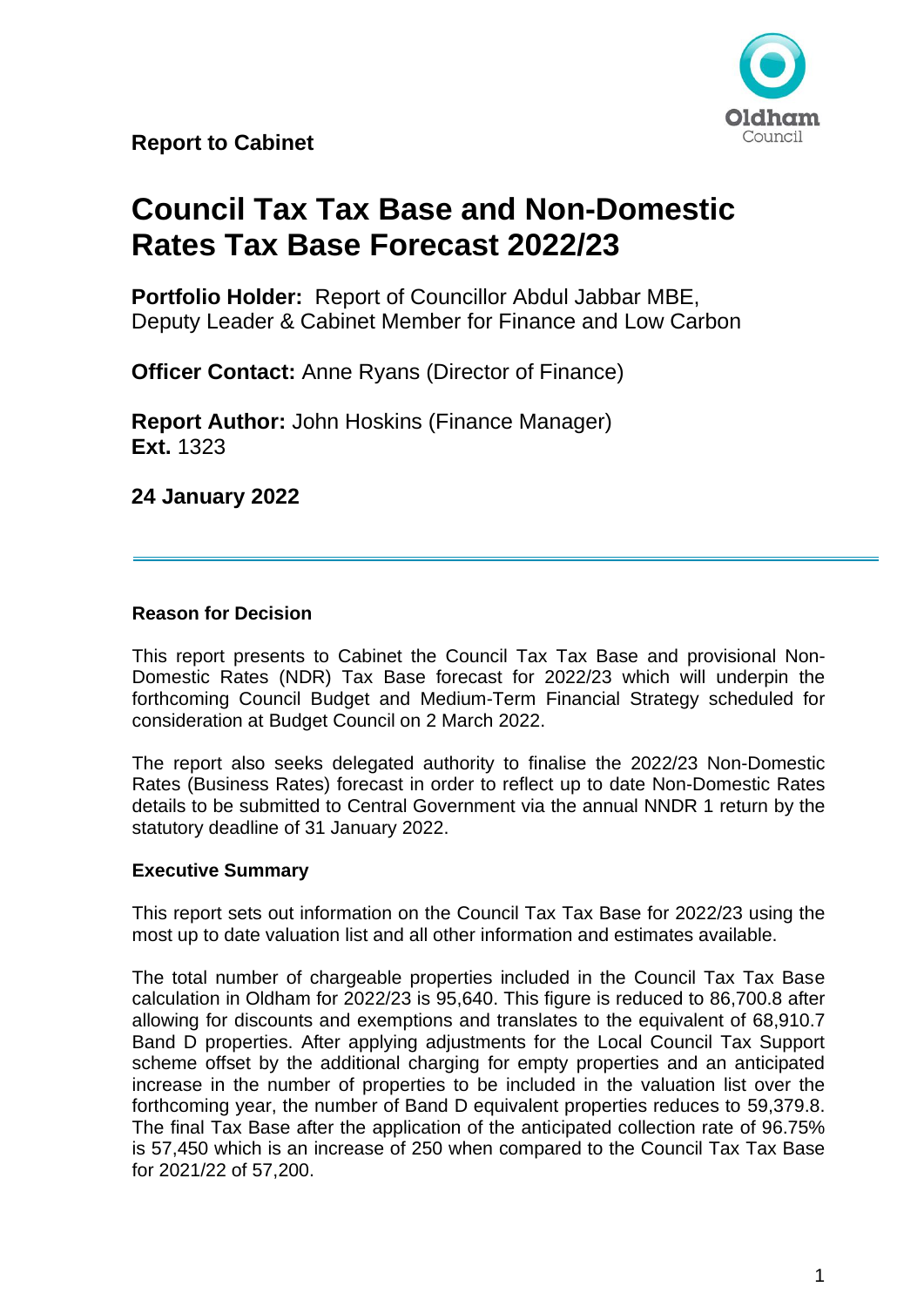The 2022/23 Tax Bases for Saddleworth and Shaw and Crompton Parish Councils of 8,833 and 5,548 respectively, have been calculated using the same methodology.

Statute requires local billing authorities to prepare and submit to the Department of Levelling Up, Housing and Communities (DLUHC) a locally determined and approved Business Rates forecast through the NNDR 1 return by 31 January each year. This forecast will be used to determine the 2022/23 "demand" and payment schedule for Business Rates between Oldham Council and the Greater Manchester Combined Authority. Being a participant in the Greater Manchester 100% Rates Retention Pilot Scheme which was confirmed for the financial year 2022/23 in the Provisional Local Government Finance Settlement announced on 16 December 2021 means the Council no longer pays a share of Business Rates to Central Government. Instead, Oldham currently retains 99% of the income with 1% being paid to the Greater Manchester Combined Authority for Fire and Rescue services.

The estimated rating income for 2022/23 attributable to Oldham Council is currently £48.605m which is a decrease of £2.014m compared to 2021/22. This is however due to Business Rates reliefs being announced thus reducing the sum billed with the Council receiving compensating grant instead. Delegation is sought to enable the Business Rates forecast to be updated to take account of up to date Non-Domestic Rates information, enabling the submission to Central Government of the annual NNDR 1 return by the statutory deadline of 31 January 2022.

As the 100% Business Rates retention regime is continuing, the Council has assumed a benefit of approximately £2.720m from the pilot scheme for 2022/23. The Council can retain 50% of this benefit with the balance attributable to the GMCA. The Council's share, £1.360m will be made available to support the 2022/23 budget whilst the GMCA share will be transferred to a reserve to be paid to the GMCA once the final position has been agreed. These figures will only be confirmed at the end of 2022/23.

It is important to highlight to Members that the preparation of Council Tax and Business Rates taxbases is being undertaken in a period of unprecedented uncertainty and volatility. The COVID-19 pandemic and recent Government announcements relating to extended retail relief have continued to reduce both the Council Tax and Business Rates income collected in 2021/22 to the extent that an income deficit of £7.741m is projected for the Council at the end of 2021/22 (this is initially accounted for in the Collection Fund). However as Central Government is providing grants in lieu of business rates, specifically for the provision of Extended Retail Relief, current estimates are that there will be grant received of £9.045m which removes the deficit and allows the use of £1.304m of additional resources to support the 2022/23 budget.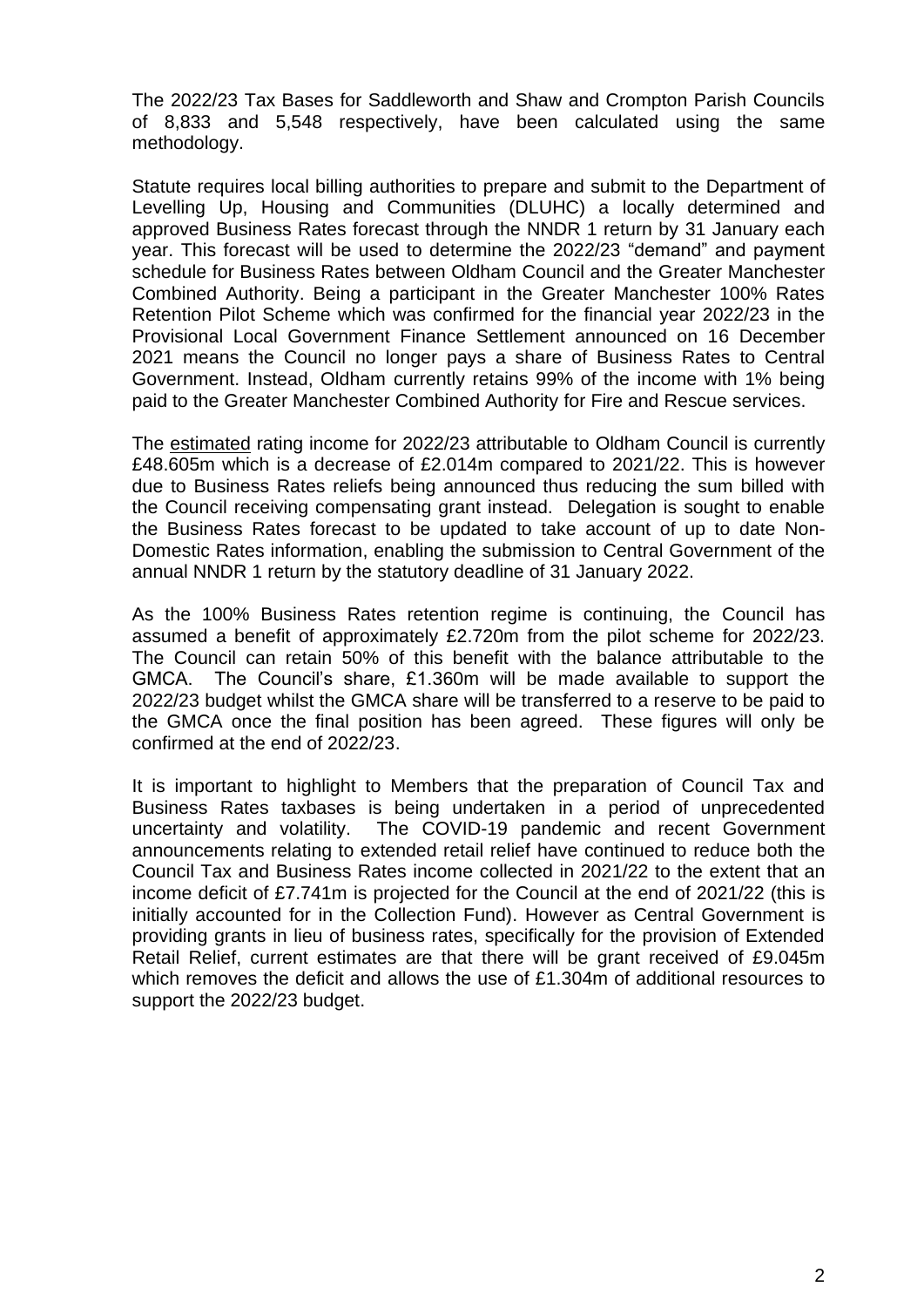# **Recommendations**

It is recommended that:

- 1) Cabinet approves:
	- a) The Council Tax Tax Base for 2022/23 at 57,450 Band D equivalent properties.
	- b) The latest estimate for 2022/23 Business Rates revenue that is attributable to Oldham Council as being £48.605m.
	- c) The drawing down from the Collection Fund of £2.720m of Business Rates retention gains anticipated for 2022/23, of which the Council will utilise £1.360m (50%)
- 2) Cabinet notes the Tax Bases for Saddleworth and Shaw and Crompton Parish Councils of 8,833 and 5,548 respectively.
- 3) Cabinet delegates the decision to vary the final Business Rates forecast and hence the Business Rates Tax Base, if required, to the Deputy Leader and Cabinet Member for Finance and Low Carbon in consultation with the Director of Finance.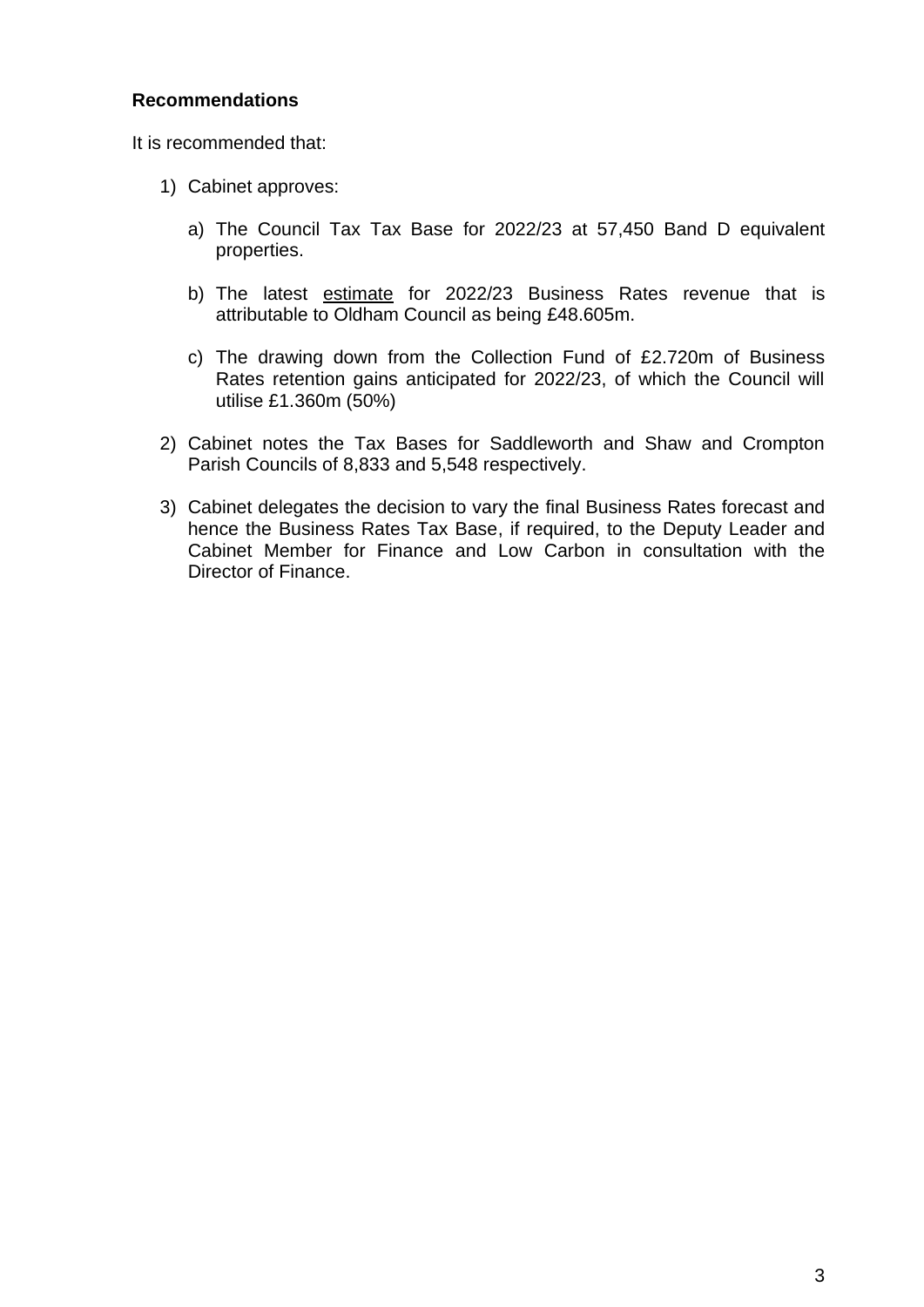# **Council Tax Tax Base and Non-Domestic Rates Tax Base Forecast 2022/23**

# 1 **Background**

- 1.1 The Local Government Finance Act 1992 (as amended) and the Local Authorities (Calculation of Council Tax Base) (England) Regulations 2012) requires the Council as the Billing Authority to calculate and approve the Council Tax Tax Base for 2022/23 by 31 January 2022, based on the valuation list and other information and estimates available. The method of calculation is contained in the regulations.
- 1.2 This report presents for approval, Oldham Council's Council Tax Tax Base for 2022/23 and the extracted Tax Bases for Saddleworth and Shaw & Crompton Parish Councils. This will enable Tax Base information to be made available to the Greater Manchester Combined Authority in relation to major precepting functions and the two Parish Councils in Oldham.
- 1.3 The Council will use the Council Tax Tax Base for 2022/23 in setting the Council Tax and determining the level of Council Tax income for 2022/23.
- 1.4 Notification of the 2022/23 Council Tax Tax Base has to be provided to Major Precepting Authorities by the statutory deadline of 31 January 2022. The GMCA is responsible for determining the two major precepts, the Mayoral Police and Crime Commissioner Precept and the Mayoral General Precept (including Fire and Rescue Services).
- 1.5 The Non-Domestic Rating (Rates Retention) Regulations 2013 set out a timetable for informing the Government and precepting Authorities of the Business Rates revenue calculation. The Council is required to submit a Government return (NNDR 1) by 31 January in the year prior to the financial year for which the calculation is being made. The return estimates the amount of Non-Domestic Rate (NDR) that it is expected will be collected in the following financial year. Given the legislative changes introduced from April 2013 and the 100% Business Rates Retention Pilot arrangements which have continued for a further year, the estimates now take on a higher profile as a result of the Council retaining a greater proportion of the business rates collected.
- 1.6 Consequently, the Council must formally approve the NDR forecast in a manner similar to the Council Tax Tax Base.

# 2 **Current Position**

#### Collection Fund Forecast Outturn Position for 2021/22

2.1 The Collection Fund forecast outturn position is presented within the revenue monitoring reports considered by Cabinet throughout the year. As explained later in this report, it is exceptionally challenging to accurately forecast Council Tax and Business Rates revenues over the short to medium term.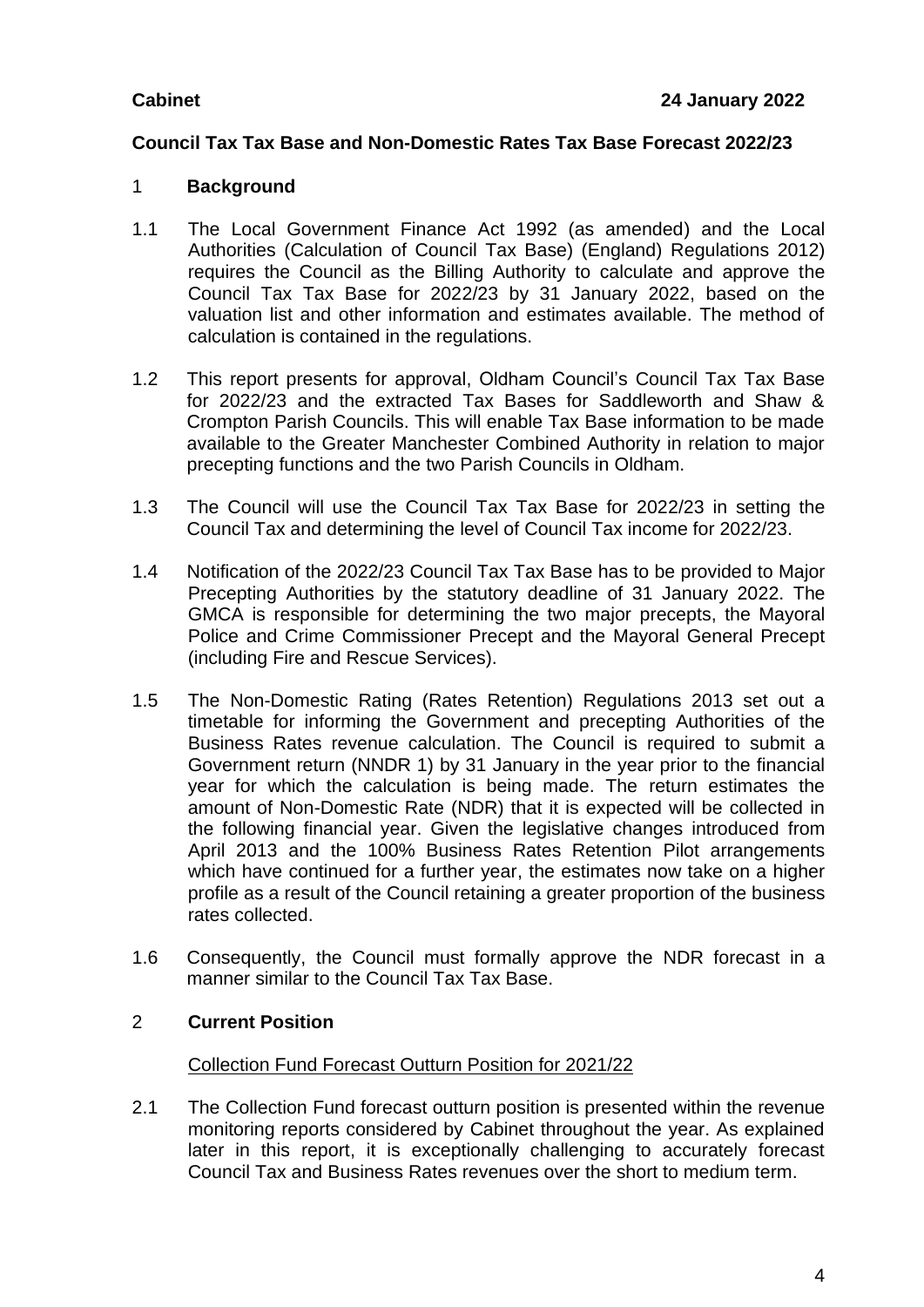- 2.2 The financial monitoring reports have highlighted that there has been an increase in the level of Council tax arrears and therefore an increased deficit on the Council Tax element of the Collection Fund which has to be addressed over future financial years.
- 2.3 In 2021/22, the Government continued the extension of Business Rates discounts giving a 100% discount in respect of retail, leisure, hospitality and nursery properties for the period April to June 2021 and 66% for the remainder of the financial year. Business Ratepayers for these businesses were therefore not required to pay their full Business Rates and the Government instead compensated the Council for the loss of income via a grant. This grant is currently estimated to be £9.045m. It is important to note that even though the amount of Business Rates to be collected has been considerably reduced due to a combination of the pandemic, the challenging economic environment and the impact of the extended retail relief, collection has been below that seen at pre-pandemic levels.
- 2.4 At this stage, for budget setting purposes and for the purpose of notifying the Greater Manchester Combined Authority (GMCA) as major preceptor, the Collection Fund in year forecast outturn position for both Council Tax and Business Rates for 2021/22 will be an estimated deficit of approximately £8.074m of which the Councils share is £7.741m. However as Central Government is providing grant in lieu of business rates, specifically for the provision of Extended Retail Relief, current estimates are that there will be grant received of £9.045m which removes the deficit and allows the use of £1.304m of additional resources to support the 2022/23 budget.
- 2.5 Members will be aware that on 15 December 2021, the Government issued information on the Business Rates reliefs which were initially notified on 25 March 2021. It has taken some time for Government to pass the necessary legislation to enable these reliefs to be provided. The Council has been allocated grant resources of £4.203m using discretionary relief powers under section 47 of the Local Government Finance Act 1988. The Council is required to devise its own scheme to allocate the resources. However, this late change is not expected to have an impact on the projected Collection Fund outturn for 2021/22 as the Council will be fully compensated for the reliefs provided up to the value of £4.203m
- 2.6 The statutory deadline by which preceptors must be notified of the 2021/22 Council Tax surplus/deficit is 15 January 2022. Appropriate formal notification was provided by the required due date.

#### Calculation of the Council Tax Tax Base for 2022/23

- 2.7 The Council Tax Tax Base determines the Council Tax revenue generated at a given collection rate, for each £1 of Council Tax levied. It is the estimated full year equivalent number of chargeable dwellings. This is expressed as the equivalent number of Band D dwellings with two or more liable adults.
- 2.8 In October each year the Government requires the submission of a return, the CTB1, and a version of this is used as the basis for the calculation of the Tax Base. Using this return, Appendix A shows the total number of dwellings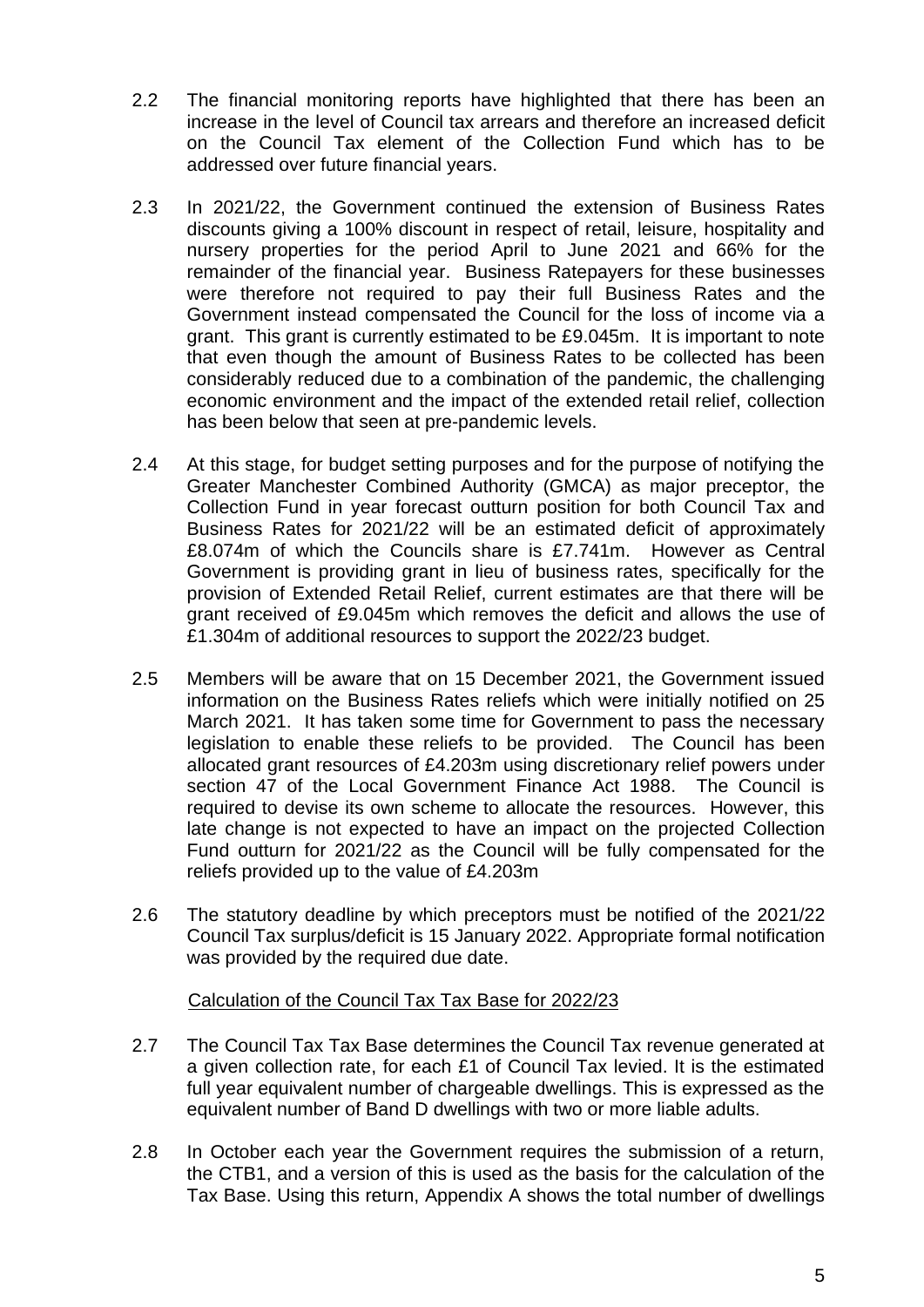on the valuation list in Oldham is 97,677. Allowing for exemptions, demolitions and disabled relief dwellings, this number reduces to 95,640 chargeable dwellings which are then allocated across the nine Council Tax Bands. Some of these chargeable dwellings receive discounts from Council Tax (e.g. dwellings occupied solely by students) whilst single person households pay only 75% of the charge otherwise payable. The number of dwellings is therefore adjusted to reflect these discounts and exemptions, giving a figure of 86,700.8 dwellings.

- 2.9 The nine Council Tax Valuation bands provide the basis for the Tax Base calculation, with the number of chargeable dwellings in each band being calculated through to its 'Band D equivalent'. A bill for a Band A property is equivalent to 6/9 for that of a Band D property whilst a Band H property is equivalent to 2 times (18/9) of a Band D property. The application of the Band D equivalent calculation therefore reduces the Tax Base to 68,910.7.
- 2.10 A further adjustment is required to the Tax Base due to the Local Council Tax Reduction Scheme (LCTRS). The scheme replaced Council Tax Benefit and was introduced for the first time in 2013/14. The LCTRS is treated as a discount rather than a benefit and therefore reduces the Tax Base. The Council has chosen not to consult on changing the LCTRS for 2022/23 and therefore the scheme will remain the same as that for 2021/22 with discount anticipated to continue to be capped at 85% of a Band A property.
- 2.11 The summarised method of calculating the 2022/23 Tax Base is shown in Appendix A. This shows that, taking the above issues into account, the Tax Base would be 59,379.8 at a 100% collection level but would be 57,450 at a collection rate of 96.75%. The Tax Base has increased by 250 compared to the figure for 2021/22 (tax base in 2020/21 was 57,200), largely reflecting an expected decrease in the number of households claiming Council Tax Reduction as the economy continues to recover from the Coronavirus pandemic.

#### Estimated Collection Rate

- 2.12 A recent review of collection levels has been undertaken to inform the 2022/23 budget process. This review has been informed by:
	- The impact of the LCTRS on Council Tax revenues. Evidence indicates that entitlement to benefit has begun to reduce from the levels seen at the height of the pandemic, similarly collection rates in 2021/22 are showing some signs of improvement (however, the recent advent of the Omicron variant may impact on this position but this is as yet unknown).
	- The general economic climate and pressures on households to manage their finances which has seen increasing numbers of Council Tax payers falling into arrears;
- 2.13 In view of the above it is considered appropriate to maintain the anticipated collection rate at 96.75%. The Council will however continue to closely monitor the collection rate and tax base position to determine whether the changing environment around the COVID-19 pandemic has any impact on the Council Tax collection rate and Collection Fund position.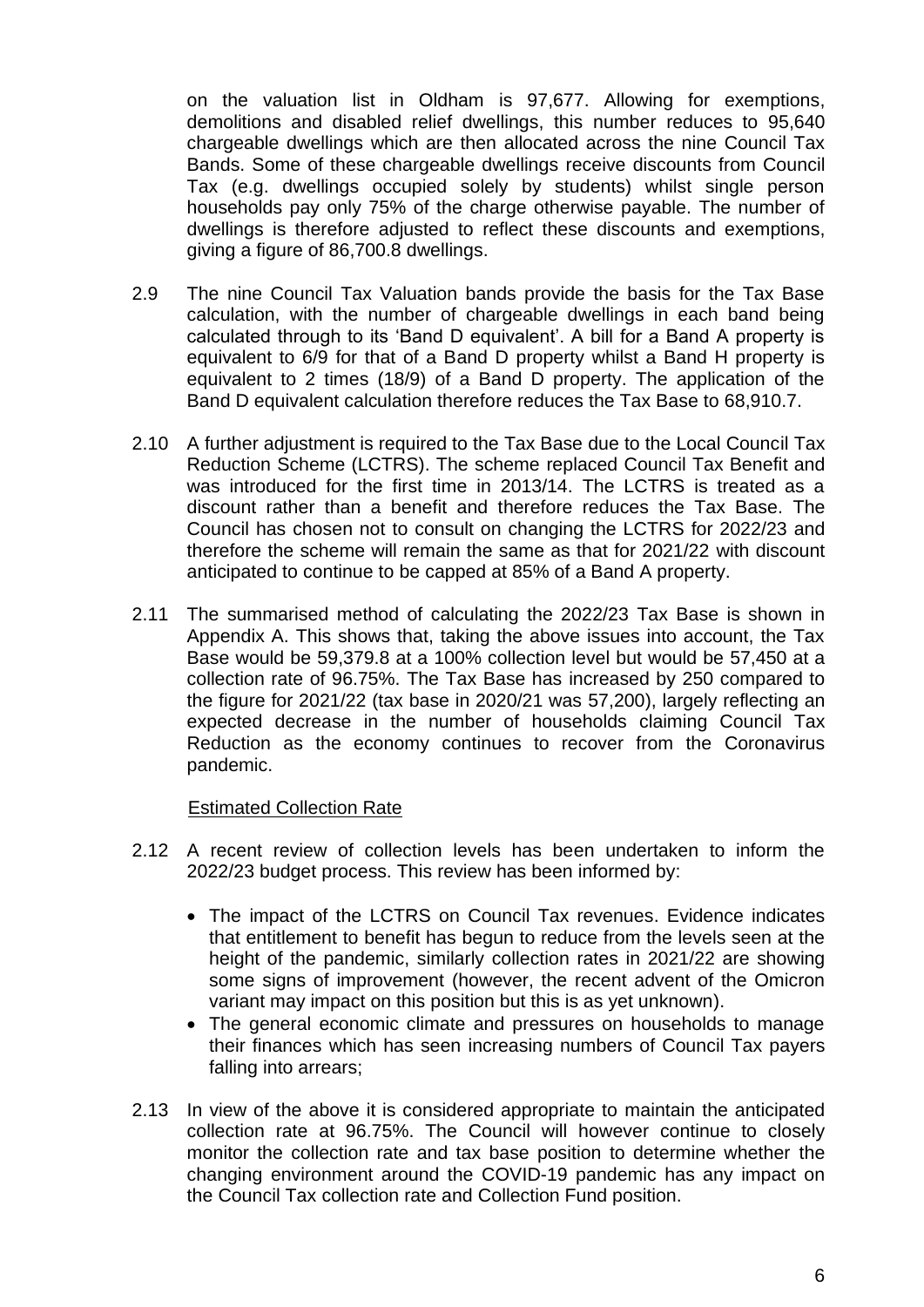# Parish Council Tax Bases

- 2.14 The Tax Base calculated for 2022/23 for the Parish Councils of Saddleworth and Shaw & Crompton are 8,833 and 5,548 respectively. This represents a increase for Saddleworth of 133 Band D equivalent properties and for Shaw & Crompton an increase of 69 Band D equivalent properties when comparing totals to the Parish Tax Bases for 2021/22. The Tax Bases have been calculated on a basis consistent with those for the Borough as a whole.
- 2.15 The Council provides grant compensation to the two local Parish Councils for losses associated with the introduction of Local Council Tax Reduction Schemes in 2013/14. Whilst Central Government originally provided grant funding in 2013/14 to cover these losses, the funding was subsequently rolled into Revenue Support Grant and cut year on year. Between 2016/17 and 2019/20, the grant payable to Parish Council's was scaled down to match continued reductions in Revenue Support Grant. Grants payable to the Parish Councils have subsequently continued to be maintained at 2019/20 levels and this continues to be the policy. The amount of grant payable to each Parish for 2022/23 is set out in the table below.

|                                           | 2022/23 |
|-------------------------------------------|---------|
|                                           | £000    |
| <b>Saddleworth Parish Council</b>         |         |
| <b>Shaw &amp; Crompton Parish Council</b> |         |
| <b>Total Parish Grant Payable</b>         |         |

Business (Non-Domestic) Rates

- 2.16 Local billing authorities are required to prepare and submit to the Department for Levelling Up Housing and Communities (DLUHC) a locally determined and approved Business Rates forecast through the NNDR 1 return by the statutory deadline of 31 January each year. This forecast is used to determine the 2022/23 "demand" and payment schedule for Business Rates revenues between Oldham Council and the GMCA. The GMCA determines the Mayoral General Precept which includes Fire and Rescue functions for which it receives 1% of all Business Rates Revenues collected across Greater Manchester. Under the 100% Rates Retention Pilot scheme arrangements, Central Government does not receive a share of Business Rates revenues. Over the past few years, the Government has introduced a series of Business Rates reliefs. This has required the Council to receive Grants in Lieu of Business Rates as compensation for the Business Rates not billed due to the reliefs given to businesses. Each year the Council forecasts its allocation for grants in lieu of business rates for the following financial year as part of the NNDR1 return. The initial estimate for 2022/23 is £18.796m of which the Councils' share is £18.605m
- 2.17 It is important to note that as the Government has announced new Business Rates reliefs before the Business Rates Taxbase has been set (unlike 2020/21 and 2021/22), the calculated Business Rates taxbase has fallen whilst the Grants in Lieu of Business Rates has correspondingly increased.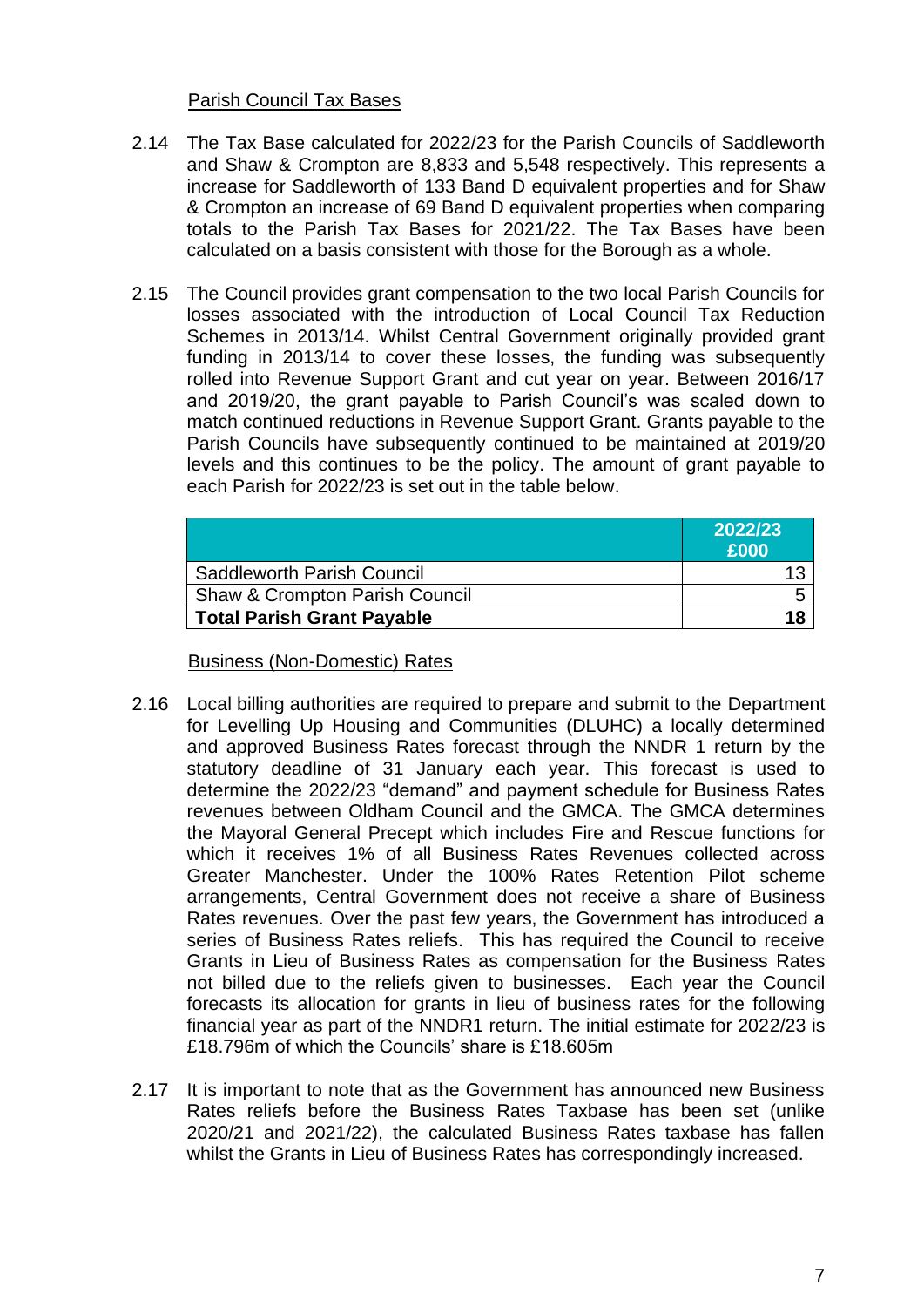- 2.18 Business Rates are a highly complex and volatile tax and it is exceptionally difficult to forecast movements over the short to medium term with great accuracy. Since the change to the Business Rates regime in 2013/14 and the revaluation exercise undertaken by the Valuation Office Agency (effective from 1 April 2017), much more uncertainty has been introduced into the setting of Council budgets as the tax base is prone to significant changes and can fluctuate for many reasons; the most common of which are listed below:
	- Changes in liability resulting from a change in occupancy;
	- Appeals against rating decisions, the length of time it takes to conclude appeals and the requirement to make an assessment of the cost of appeals prior to settlement;
	- Demolitions and the point at which properties are removed from the rating list;
	- New builds and the point at which rateable occupation is triggered;
	- Changes in building use and alterations to building size or layout;
	- Changes in entitlement to mandatory and/or discretionary reliefs;
	- Action taken by property owners/occupiers to avoid full liability and maximise relief; particularly empty property and charitable relief;
	- Changes in Council policy in relation to discretionary rate relief;
	- Changes in the requirement to provide for doubtful debts.
- 2.19 Fluctuations in Business Rates income are also strongly linked to the performance of the wider economy. In an economic downturn there is a heightened risk of properties being left empty and lower levels of development activity. Conversely, when the economy is more buoyant, business activity and thereby rating income can increase. The continuing impact of the COVID-19 pandemic has therefore heightened the likelihood of fluctuations in Business Rates income in 2022/23.
- 2.20 The level and timing of appeals against a rateable value are perhaps the most significant factors that can have an impact on variability in yield. Appeals are dealt with by the Valuation Office Agency (VOA) and can date back many years. Recent information highlights that appeals covering around £26m of rateable value remain unresolved. Total rateable value for the Oldham Billing Area is around £156m meaning appeals currently affect approximately 17% of the overall Business Rates tax base.
- 2.21 The Check, Challenge & Appeal process introduced by the VOA has tried to incorporate a degree of consistency to the appeals submission process, whilst simultaneously seeking to limit the number of 'speculative' claims. Early indications suggest the revised process is significantly reducing the number of claims that reach the appeal stage. However, it is not clear whether the process is reducing the real number of appeals or simply causing delay. What is clear is that greater financial provision will need to be made for individual claims that reach the appeal stage as, having been through check and challenge, their probability of securing a rateable value reduction is much greater than under the previous arrangements. Furthermore, March 2022 sees the end of the current five-year rating list period. Any appeals from businesses received before this date which then prove to be successful will potentially result in businesses having a revision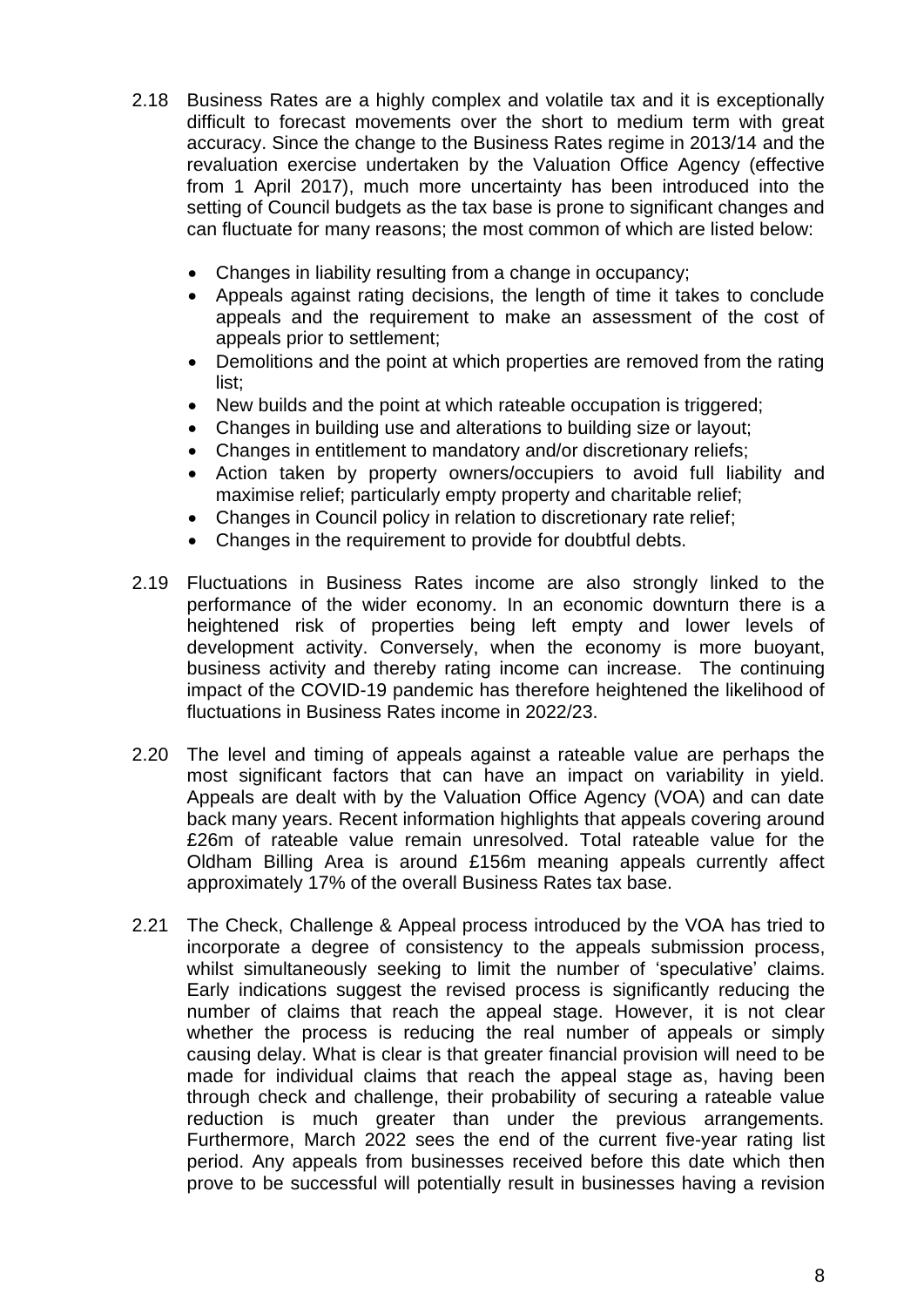to their Business Rates bills backdated to possibly April 2017. It is as yet unknown whether this will lead to a spike in business rates appeals lodged before deadline of the financial year end.

- 2.22 Recognising the challenges that this volatility presents, the Council has put in place arrangements to monitor Business Rates liability on a monthly basis. The output from these monitoring arrangements shows that net liability tends to reduce as the year progresses from each the start of the financial year in April. These reductions are the result of:
	- Reductions in gross rates payable as outstanding appeals are settled;
	- Increases in mandatory and empty property relief as more claims are submitted and processed as the year progresses.
- 2.23 These trends/movements set against the base position form the basis of the forecast business rates outturn position for 2021/22 and forecast for 2022/23.

#### Greater Manchester (GM) 100% Business Rates Retention Pilot Scheme

2.24 On 1 April 2017, the GMCA, Oldham Council and the nine other GM districts commenced a pilot scheme for the 100% local retention of Business Rates. Under the pilot scheme, additional rates income was initially offset by reductions in other funding streams such as Revenue Support Grant and Public Health Grant in exchange for the local retention of all future growth in Business Rates revenue (rather than just 50% as is the case with the national scheme of rates retention). The pilot scheme has delivered financial benefits for its participants. Whilst there has been some uncertainty as to the continuation of the 100% Business Rates retention piloting arrangements, the Provisional Local Government Finance Settlement announced on 16 December 2021, advised that the pilot scheme would continue for at least 2022/23. As a consequence, based on best estimates the Council has assumed benefit of £2.720m from the pilot scheme for 2022/23. The current arrangements are that the Council can retain 50% of this benefit with the balance attributable to the GMCA. The Council's share, £1.360m will be made available to support the 2022/23 budget whilst the GMCA share will be transferred to a reserve to be paid to the GMCA once the final position has been agreed. It is important to note that these figures will only be confirmed at the end of 2022/23.

#### GM Business Rates Pool 2022/23

- 2.25 Members will recall with the exception of 2020/21, Oldham has participated in Business Rates pooling since 2015/16. The aim of pooling is to retain the benefits of any Business Rates growth within Greater Manchester for the benefit of the region. An expression of interest was submitted to Government for a 2022/23 pool of all ten GM Councils.
- 2.26 The fact that Greater Manchester is piloting full Business Rates retention, suggests participating in Business Rates pooling is no longer necessary as there are no additional financial gains to be made. However, a decision on membership could not be taken until the contents of the 2022/23 Provisional Local Government Finance Settlement had been examined and the impact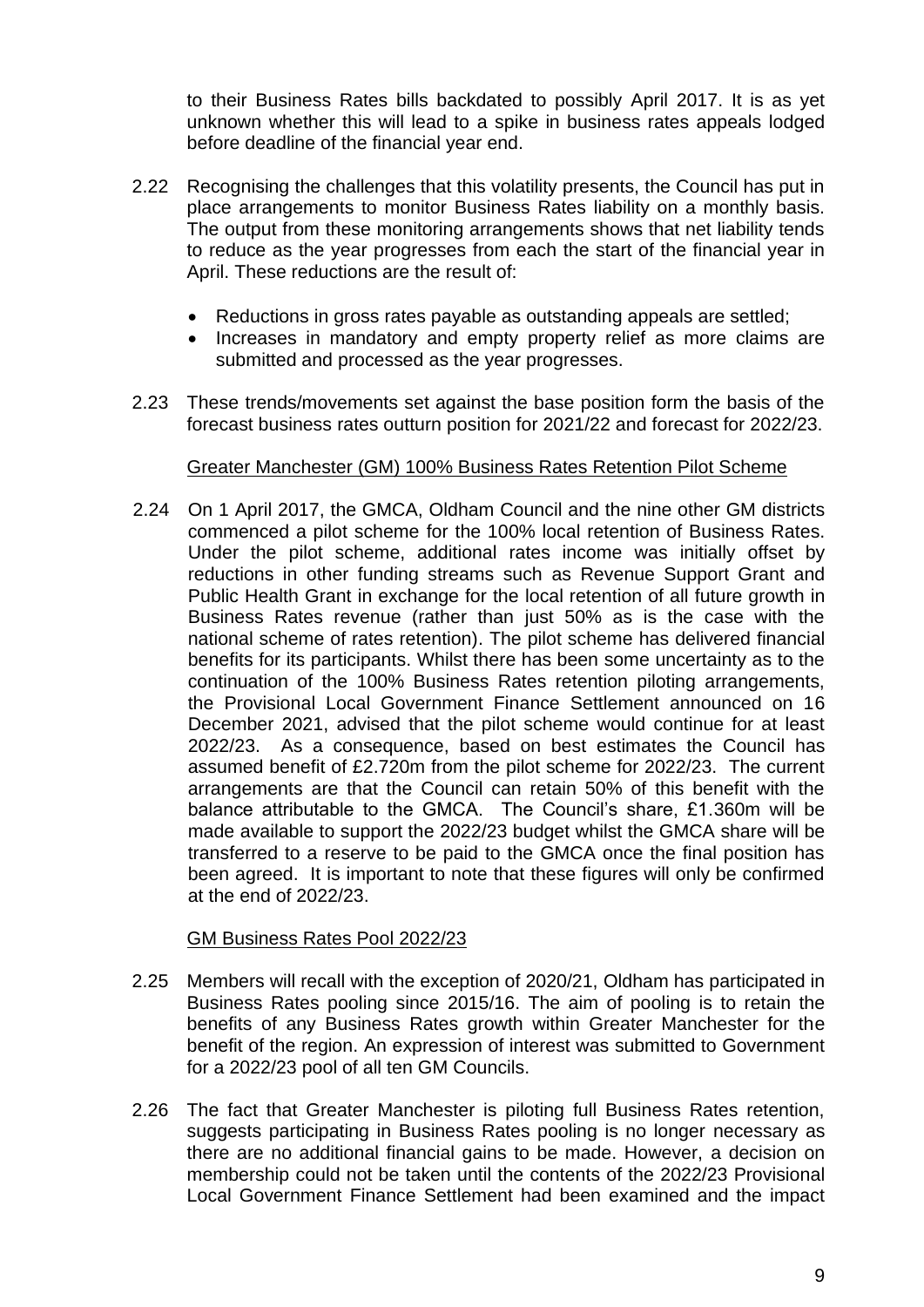understood. Confirmation of pool membership had to be made within 28 days of the receipt of Provisional Local Government Finance Settlement information (12 January 2022). After examining the Settlement information, a collective decision of all ten Authorities was made not to proceed with pooling for 2022/23 and the Government was notified accordingly.

#### Grants in Lieu of Business Rates

2.28 It should be noted that the Council receives significant sums from Central Government as compensation for loss of Business Rates revenue resulting from previous national policy changes such as multiplier caps and the introduction of new business rates reliefs and discounts. These grants for 2022/23 awarded under Section 31 of the Local Government Act 2003 are currently forecast to be worth around £18.796m (of which the Councils share is £18.605m). However as mentioned in paragraph 2.18 reliefs and discounts can be a particularly difficult area to forecast with changes in government policy resulting in vastly different outcomes to those originally estimated. The current forecast reflects the reliefs and discounts announced as part of the Spending Review and Budget 2021.

#### **2022/23 Business Rates Forecast – Conclusion**

- 2.29 It is important to highlight to Members that the preparation of Council Tax and Business Rates Tax bases is being undertaken in a period of unprecedented uncertainty and volatility. The COVID-19 pandemic and recent Government announcements relating to extended retail relief have continued to reduce both the Council Tax and Business Rates income collected in 2021/22 to the extent that an income deficit of £7.741m is projected for the Council at the end of 2021/22 (this is initially accounted for in the Collection Fund). However as Central Government is providing grants in lieu of business rates, specifically for the provision of Extended Retail Relief, current estimates are that there will be grant received of £9.045m which removes the deficit and allows the use of £1.304m of additional resources to support the 2022/23 budget.
- 2.30 Having considered the issues above, it is clear that many factors are outside the control of the Council. Central Government confirmation that Local Government will continue to be fully compensated for implementing policy announcements made within previous Budgets provides assurance for shortterm forecasting. However, over the long term, the switch to more frequent revaluations and the ongoing results of Business Rates Retention are extremely difficult to assess. Forecasts for 2022/23 have been prepared on the basis of trends emerging from the monthly monitoring of business rates liability during 2021/22.
- 2.31 For the purposes of formal decision making, Oldham Council's share of the Business (Non-Domestic) Rates forecast for 2022/23 is presented at £48.605m a reduction of £2.013m compared to 2021/22 (reflecting the offsetting receipt of grant compensation). This represents the best estimate available at this time and is the assumption underpinning the 2022/23 budget estimates that are currently being reviewed and updated. However, assuming delegation is approved, the final Business Rates forecast for 2022/23 will be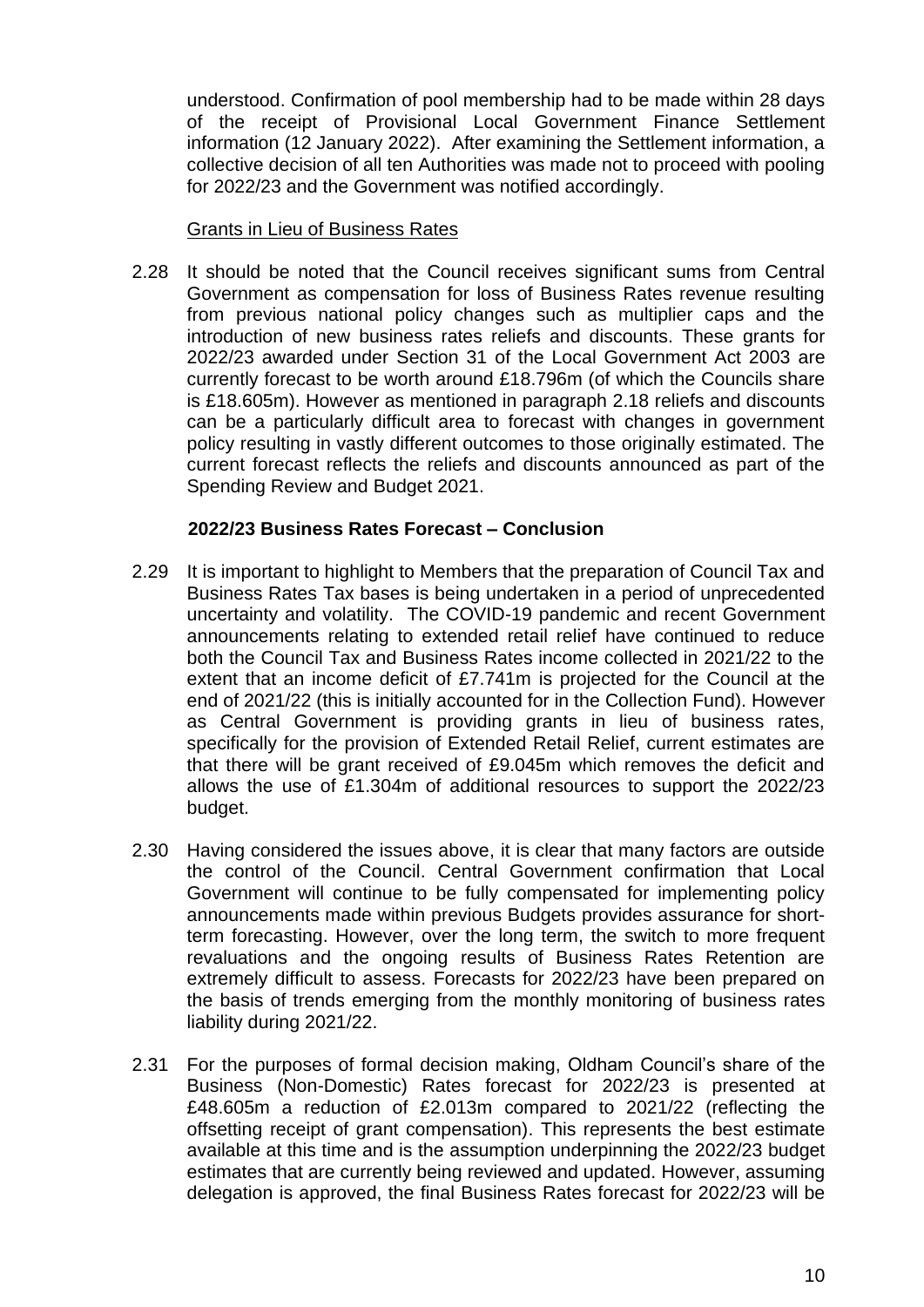confirmed when preparing the submission of the Council's NNDR 1 return in late January 2022. The calculation of the current forecast of £48.605m is summarised in the table below:

| <b>Forecast Business Rates Yield</b>            | 2022/23<br>£000 |
|-------------------------------------------------|-----------------|
| Oldham Council Share (99%)                      | 48,605          |
| GMCA Share (for Fire and Rescue functions) (1%) | 49'             |
| <b>Total Forecast Yield</b>                     | 49,096          |

2.31 As advised above, in addition to the £49.096m, the Council will also precept £2.720m which is the anticipated share of Business Rate gains as a result of the 100% Business Rates pilot scheme. The Council will utilise 50% of this, a sum of £1.360m, bringing the total Business Rates funding available to the Council for 2022/23 to £49.965m.

# 3 **Options/Alternatives**

- 3.1 The Council has little discretion in the calculation of the number of properties incorporated into the Council Tax Tax Base given the legislative framework that is in place. However, there is some discretion in estimating the number of new properties that will be included on the Council Tax register during 2022/23 and the change to the number of claimants of Council Tax Reduction. A prudent view has been taken in this regard. The main area for an alternative approach is over the level of assumed collection rate. An increase in the collection rate would boost the anticipated Council Tax income and a decrease in the rate would decrease income. The Council has chosen to maintain its 2021/22 collection rate at 96.75%. This decision has been influenced by prevailing economic circumstances and current trends in collection rates.
- 3.2 The NNDR1 return generates the figures upon which the Business Rates Tax Base is prepared. It is not therefore appropriate to consider an alternative approach. However, as the figures included on the NNDR1 return on 31 January 2022 may vary from the estimated level, delegation is sought to allow the opportunity to revise the Business Rates forecast and approve a revised and more accurate position for budget setting.

# 4 **Preferred Option**

4.1 It is recommended that Members approve the Council Tax Tax Base of 57,450 and an estimate of the Business Rates Tax Base of £48.605m (plus a further £1.360m resulting from a Business Rates pilot scheme gain). Delegation to the Deputy Leader and Cabinet Member for Finance and Low Carbon in consultation with the Director of Finance is however sought for the final Business Rates Tax Base decision, the final estimated net business rate yield and ultimately the Council's retained Business Rate income for 2022/23.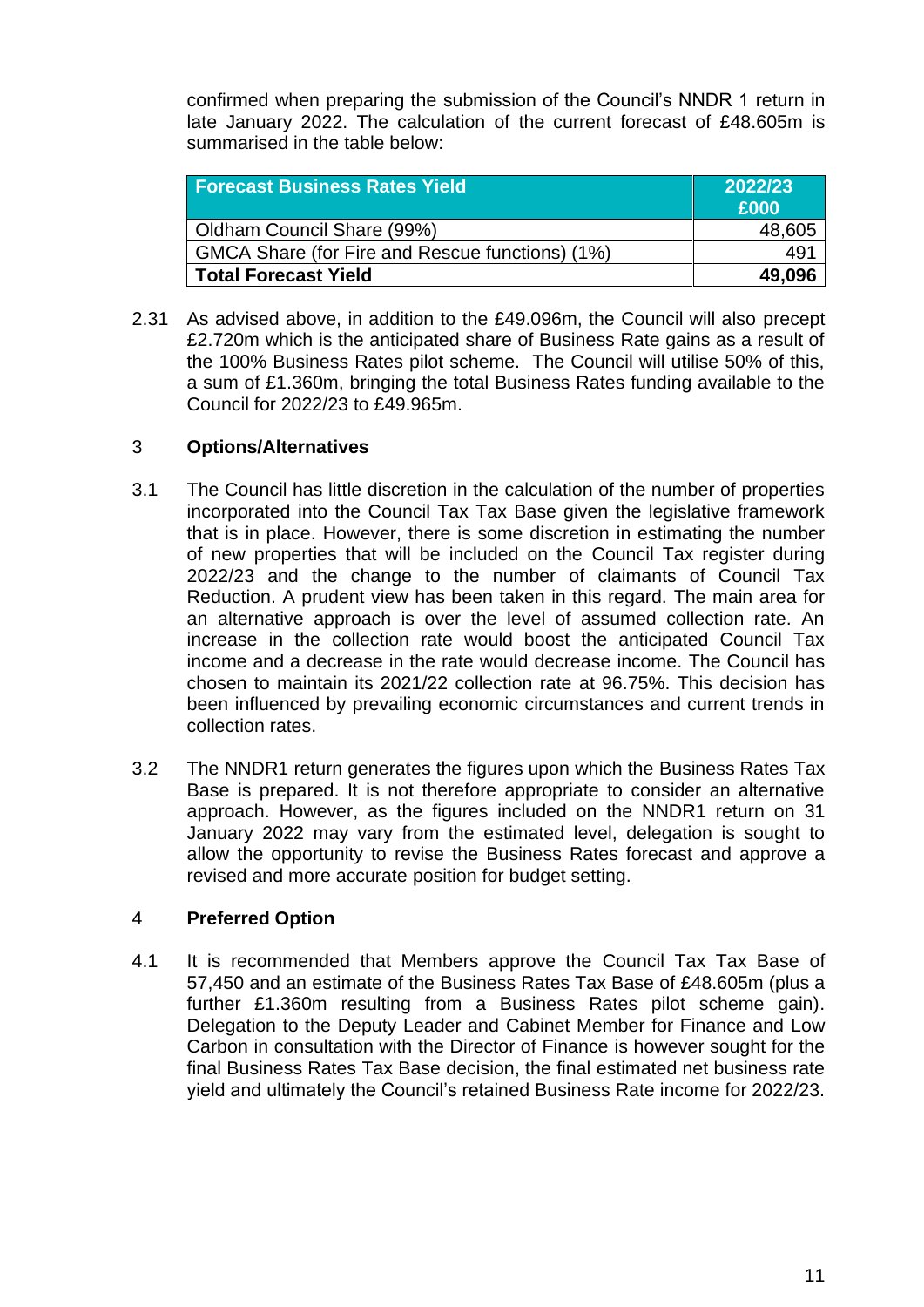# 5 **Consultation**

- 5.1 Indicative Tax Base information has been shared with precepting Authorities to assist them in the budget projections, subject to confirmation by this report.
- 5.2 The Council will advise the preceptors of the approved Council Tax and Business Rates Tax Bases (as appropriate) by the statutory deadline of 31 January 2022 and will submit the final NNDR1 also by that date.

### 6 **Financial Implications**

6.1 Dealt with in full in this report.

# 7 **Legal Services Comments**

7.1 It is necessary for the Cabinet to set the Council Tax Tax Base having regards to the appropriate Regulations and to notify that to the relevant precepting bodies. Additionally, it is now required that the Business Rates Tax Base is approved by Cabinet.

# 8. **Co-operative Agenda**

8.1 Income generated from Council Tax and Business Rates supports the Council's budget process and hence supports the delivery of the cooperative agenda.

#### 9 **Human Resources Comments**

9.1 None.

#### 10 **Risk Assessments**

- 10.1 There is a risk that if the anticipated Council Tax collection level is too high, there will a shortfall in the income anticipated. This would have an effect on the budget setting arrangements in future years. With the introduction of the Local Council Tax Reduction Scheme, collection rates are now much more difficult to assess and these will be kept under constant review however the proposed collection rate seeks to minimise the risk with a prudent approach taken to setting the collection level.
- 10.2 There is also a risk that if the anticipated level of Business Rates is not achieved it would lead to budget pressures in future financial years. Hence a prudent approach will be taken in assessing the anticipated business rates income levels.
- 10.3 There are extensive recovery procedures that will ensure that the maximum Council Tax and Business Rates income level is achieved.
- 10.4 The pandemic has increased risk in relation to both Council Tax and Business Rate collection although the position is being monitored.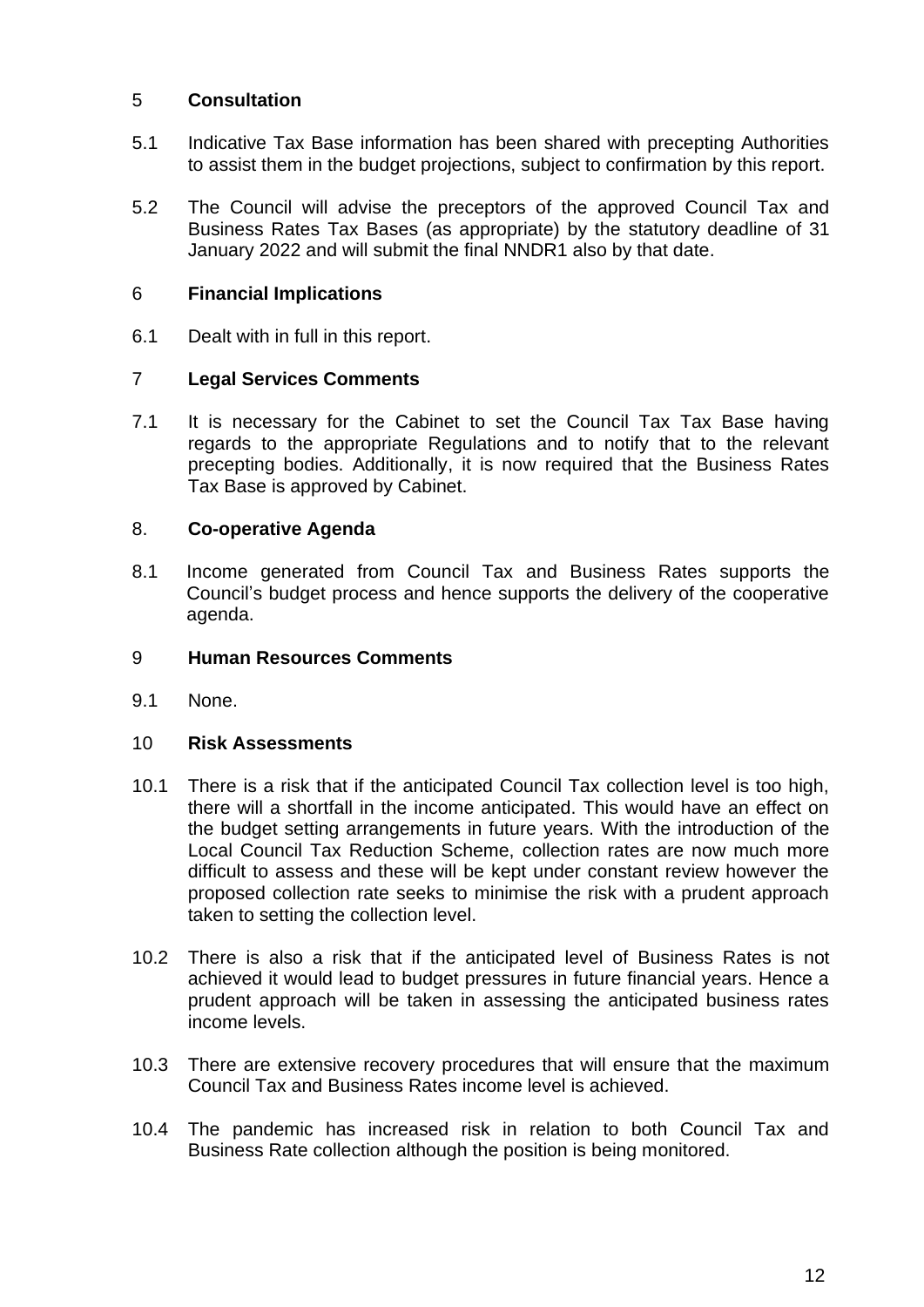- 11 **IT Implications**
- 11.1 None.
- 12 **Property Implications**
- 12.1 None.
- 13 **Procurement Implications**
- 13.1 None.
- 14 **Environmental and Health & Safety Implications**
- 14.1 None.
- 15 **Equality, community cohesion and crime implications**
- 15.1 None.
- 16 **Equality Impact Assessment Completed?**
- 16.1 Not applicable.
- 17 **Key Decision**
- 17.1 Yes.
- 18 **Key Decision Reference**
- 18.1 FLC-14-21.

#### 19 **Background Papers**

19.1 The following is a list of background papers on which this report is based in accordance with the requirements of Section 100(1) of the Local Government Act 1972. It does not include documents which would disclose exempt or confidential information as defined by the Act:

File Ref: Background Papers are contained in Appendix A Officer Name: John Hoskins Contact No: 0161 770 1323

#### 20 **Appendices**

20.1 Appendix A Calculation of the Council Tax Tax Base for 2022/23